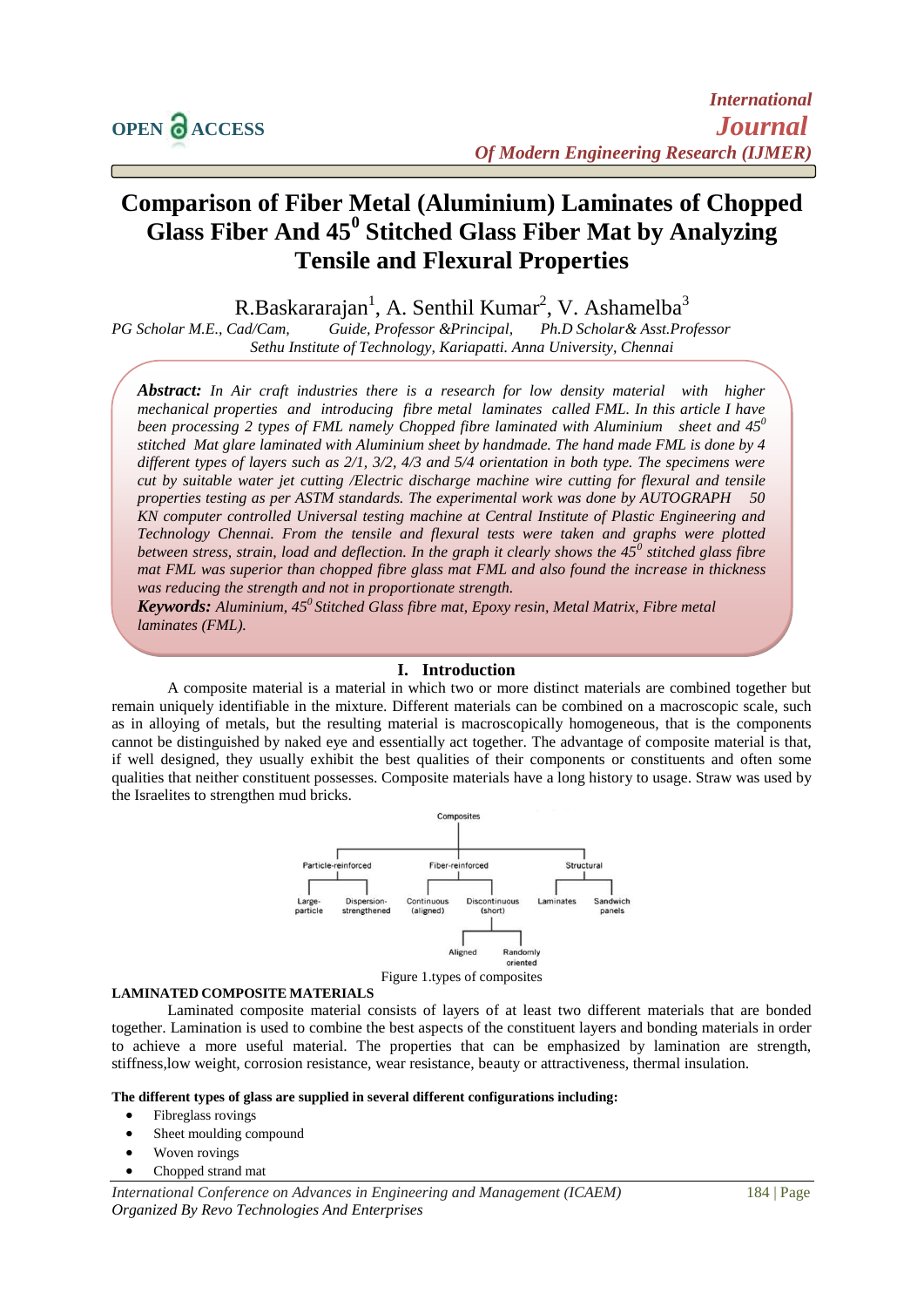





Figure 2 .types of Fibre mat



Fig. 3 Basic building blocks in fiber- reinforced composites

#### **The commonly accepted types of composite materials are**

- (1) Fibrous composite materials
- (2) Laminated composite materials
- (3) Particulate composite materials
- (4) Combination of some or all of the first three types

## **MATRIX**

#### **The role of matrix in a fiber reinforced composite is**

- To transfer stresses between the fibers
- To provide a barrier against an adverse environment
- To provide the surface of the fibers from mechanical abrasion

The matrix plays a minor role in the tensile load carrying capacity of a composite structure. However, selection of a matrix has a major influence on the inter-laminar shear as well as in plane shear properties of the composite materials. Type of Matrix

**The various types of matrices are as follows: 1) Polymer matrix**

- **2) Metal matrix**
- **3) Ceramic matrix**

## **METAL MATRIX**

Metal matrix has advantage over polymeric matrix in application requiring a long-term resistance to serve environments, such as high temperature. The yield strength and modulus of most metal are higher than those for polymer, which is an important consideration for application requiring high transverse strength and modulus as well as compressive strength for the composite. Another advantage of using metals is that they can be plastically deformed and strengthened by a variety of thermal and mechanical treatments. However, metals have a number of advantages namely they have high specific gravity, high melting points and a tendency towards corrosion at the fiber/matrix interface.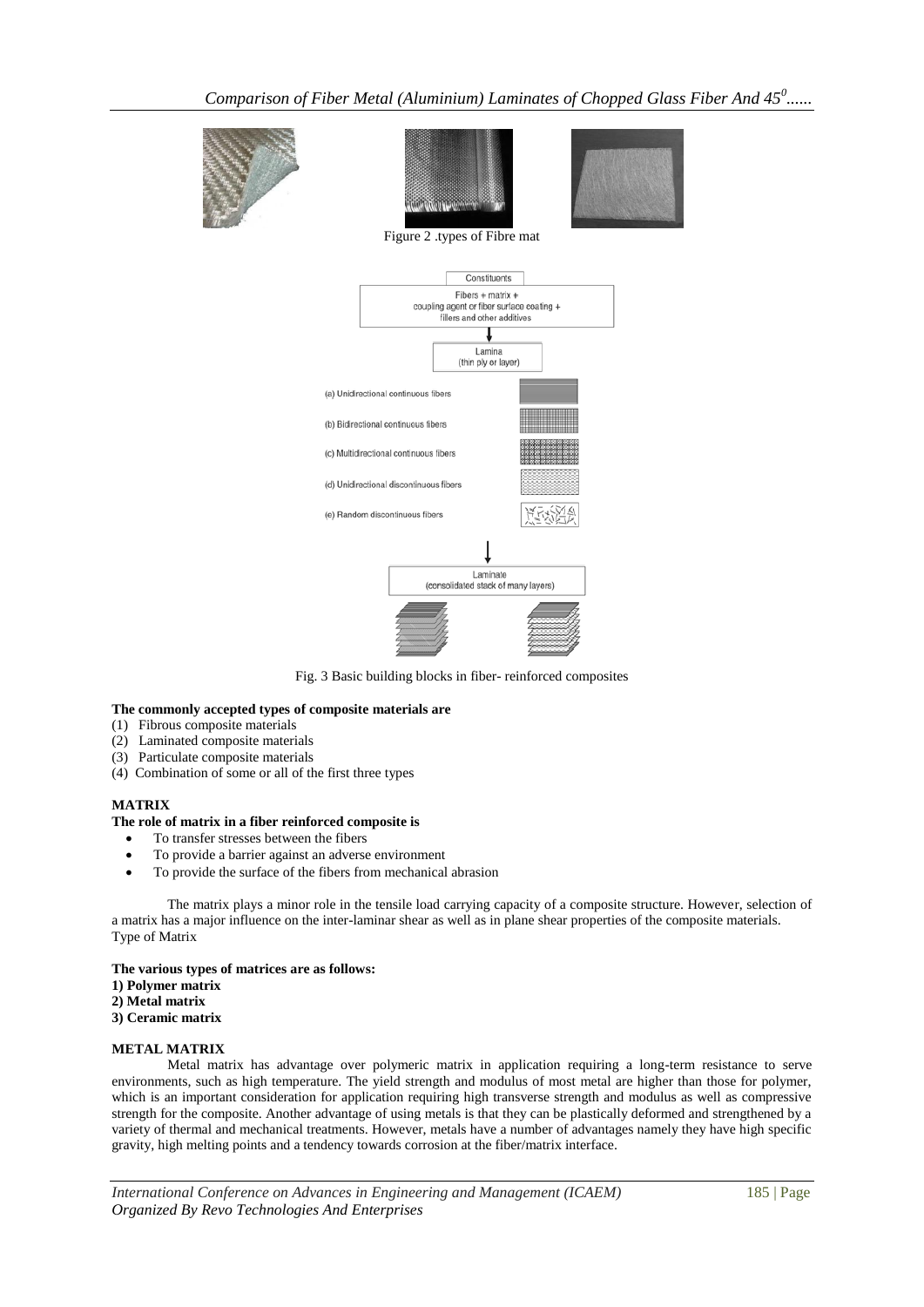The two commonly used metal matrixes are based on aluminum and titanium. Both of these metals have comparatively low specific gravities and are available in a variety of alloy form.

#### **Fibre Metal Laminates**

A Fiber Metal Laminate (or FML) is one of a class of metallic materials consisting of a laminate of several thin metal layers bonded with layers o[f composite material.](http://en.wikipedia.org/wiki/Composite_material) This allows the material to behave much as a simple metal structure, but with considerable specific advantages regarding properties such as [metal fatigue,](http://en.wikipedia.org/wiki/Metal_fatigue) [impact,](http://en.wikipedia.org/wiki/Impact_(mechanics)) [corrosion](http://en.wikipedia.org/wiki/Corrosion) resistance, [fire](http://en.wikipedia.org/wiki/Fire) resistance, weight-savings and specialised strength properties. Being a mixture of monolithic metals and composite materials, FMLs belong to the class of heterogeneous.

Fiber metal laminates (FMLs) are hybrid composite structures based on thin sheets of metal alloys and plies of fibre reinforced polymeric materials. The fiber/metal composite technology combines the advantages of metallic materials and fiber reinforced matrix systems. Metals are for instance isotropic, have a high bearing strength and impact resistance and are easy to repair, while full composites have excellent fatigue characteristics and high strength and stiffness. The fatigue and corrosion characteristics of metals and the low bearing strength, impact resistance and reparability



#### Fig 4 Classification of FMLs based on metal plies

#### **GLARE**

Glare laminates belong to fiber metal laminates family, they consist of alternating layers of unidirectional glass fiber reinforced pregregs and high strength aluminium alloy sheets. At first, they were developed for aeronautical applications as an improvement of ARALL with advanced glass fiber and introduced at the Technical University of Delft in Netherlands in 1990. Later, a partnership between AKZO and ALCOA started to operate in 1991 to produce and commercialize GLARE Fig. schematically illustrates a cross-ply GLARE laminate. The biggest differentiation of GLARE compared to ARALL is that GLARE consists of glass fibers instead of aramid fibers. This diversity gives superior properties to GLARE laminates



Fig 5 Schematic illustration of a cross-ply GLARE laminates

*International Conference on Advances in Engineering and Management (ICAEM)* 186 | Page *Organized By Revo Technologies And Enterprises*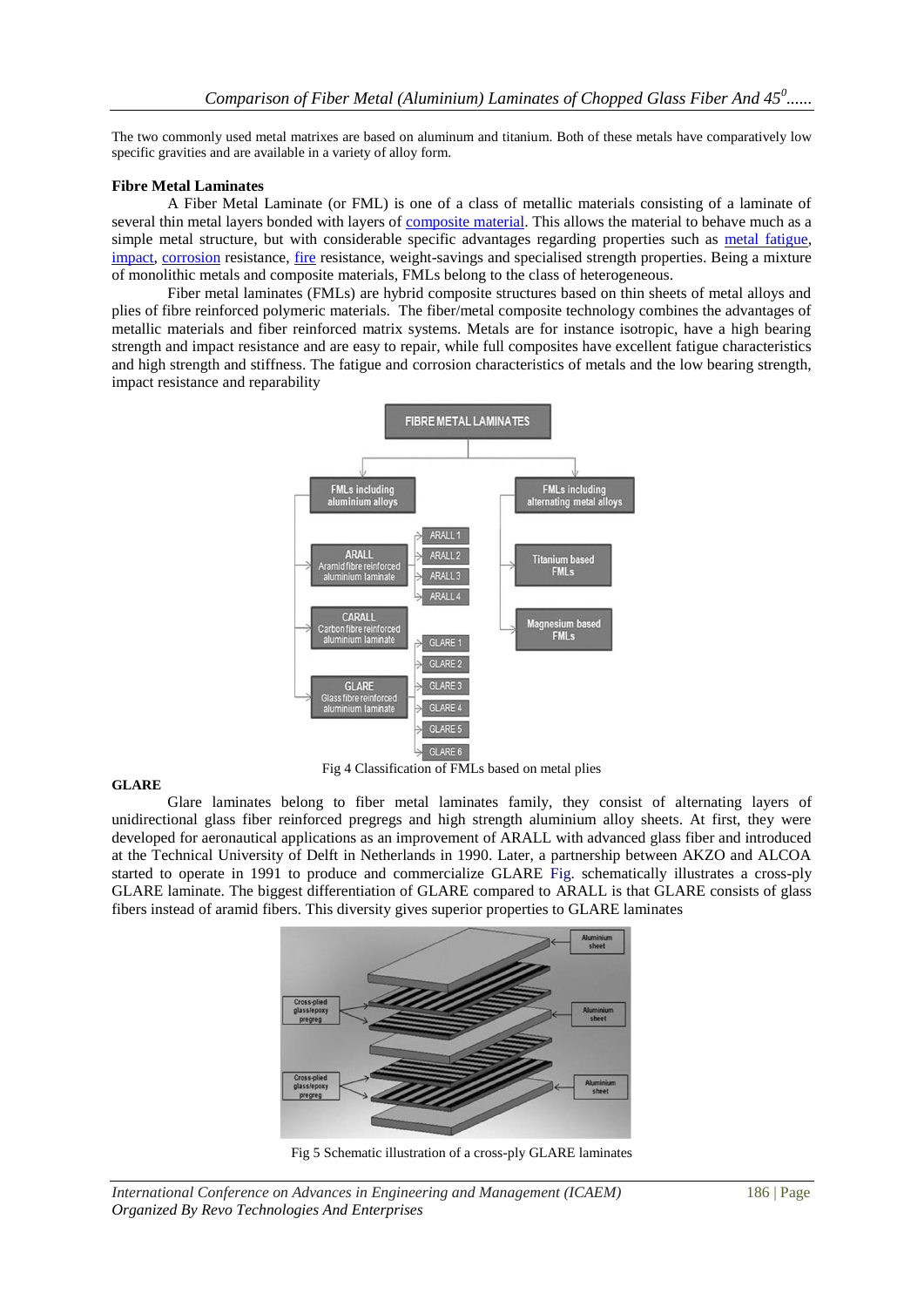#### **Production of FMLs**

To produce FMLs, as for polymeric composite materials, the most common process involves autoclave processing. The overall generic scenario for production of FMLs involves about five major activities.

## **II. Experimental Details**

#### **Introduction**

A new class of lightweight Fiber Metal Laminate (FML) has been developed for structural applications. The combination of metal and polymer composite laminates can create a synergistic effect on many properties. The mechanical properties of FML show improvements over the properties of both aluminum alloys and composite materials individually. Fiber metal laminates having growth in use of structural applications like automotive, marine, space structures and military use in the aircraft industry because of their significant weight reduction in structural design, high tensile and compressive strengths, good fatigue and corrosion resistance properties. Polymer composites are susceptible to mechanical damages when they are subjected to efforts of tension, flexural, compression which can lead to material failure. Therefore it is necessary to use materials with higher damage tolerance & carryout an adequate mechanical evaluation. Damage tolerance of epoxy polymeric composites can be enhanced by improving the interlaminar properties by matrix reinforcement with fiber. Tensile and flexural strength of fiber metal laminates purely depend on the thickness of the layers. The experimental study to determine the tensile, flexural properties and failure mode of the glass fiber epoxy aluminium laminates.

#### **Properties of 45<sup>0</sup> Woven Rover**

| S.             | <b>Property</b>    | uni |            | <b>Specification</b> | Test            | <b>Observe</b> |
|----------------|--------------------|-----|------------|----------------------|-----------------|----------------|
| N              |                    |     | <b>LSL</b> | <b>USL</b>           | method          | d values       |
| $\bf{o}$       |                    |     |            |                      |                 |                |
|                | Loss in ignition   | WI  | 0.4        | 0.8                  | <b>ISO 1887</b> | 0.63           |
|                |                    | %   |            |                      |                 |                |
| $\overline{c}$ | Moisture current   | WI  | 0.00       | 0.2                  | ISO 3344        | 0.23           |
|                |                    | %   |            |                      |                 |                |
| 3              | Mass per unit area | GS  | 752.00     | 848.00               | ISO 3374        | 800            |
|                |                    | М   |            |                      |                 |                |
|                |                    |     |            |                      |                 |                |

Table 1 properties of  $45^{\circ}$  woven rover

## **III. FML Preparation**

#### **DIMENSION OF ALUMINIUM SHEET**

| Length:    | $127 \text{mm}$ and $300 \text{mm}$                                                     |
|------------|-----------------------------------------------------------------------------------------|
| Breadth:   | 100mm, $25$ mm and 13 mm                                                                |
| Thickness: | $0.3$ mm                                                                                |
|            | For our convenient made the piece into 300*200mm and cut after finishing all the works. |

# **3.3.2 DIMENSION OF 45<sup>0</sup>WOVEN ROVER MAT**



Figure  $645^{\circ}$  woven rover mat

#### **Surface Treatment of Aluminium Sheet**

Solvent degreasing is important, because it removes contaminant materials which inhibit the formation of the chemical bonds. However, solvent degreasing, while providing a clean surface, does not promote the formation of acceptable surface conditions for longer term bond durability. All aluminium alloy sheets were initially degreased prior to further surface pre-treatment steps. The first step in the cleaning of test specimens was acetone, NaOH cleaning treatments and Ferric sulphate with  $H_2SO_4$  cleaning.

*International Conference on Advances in Engineering and Management (ICAEM)* 187 | Page *Organized By Revo Technologies And Enterprises*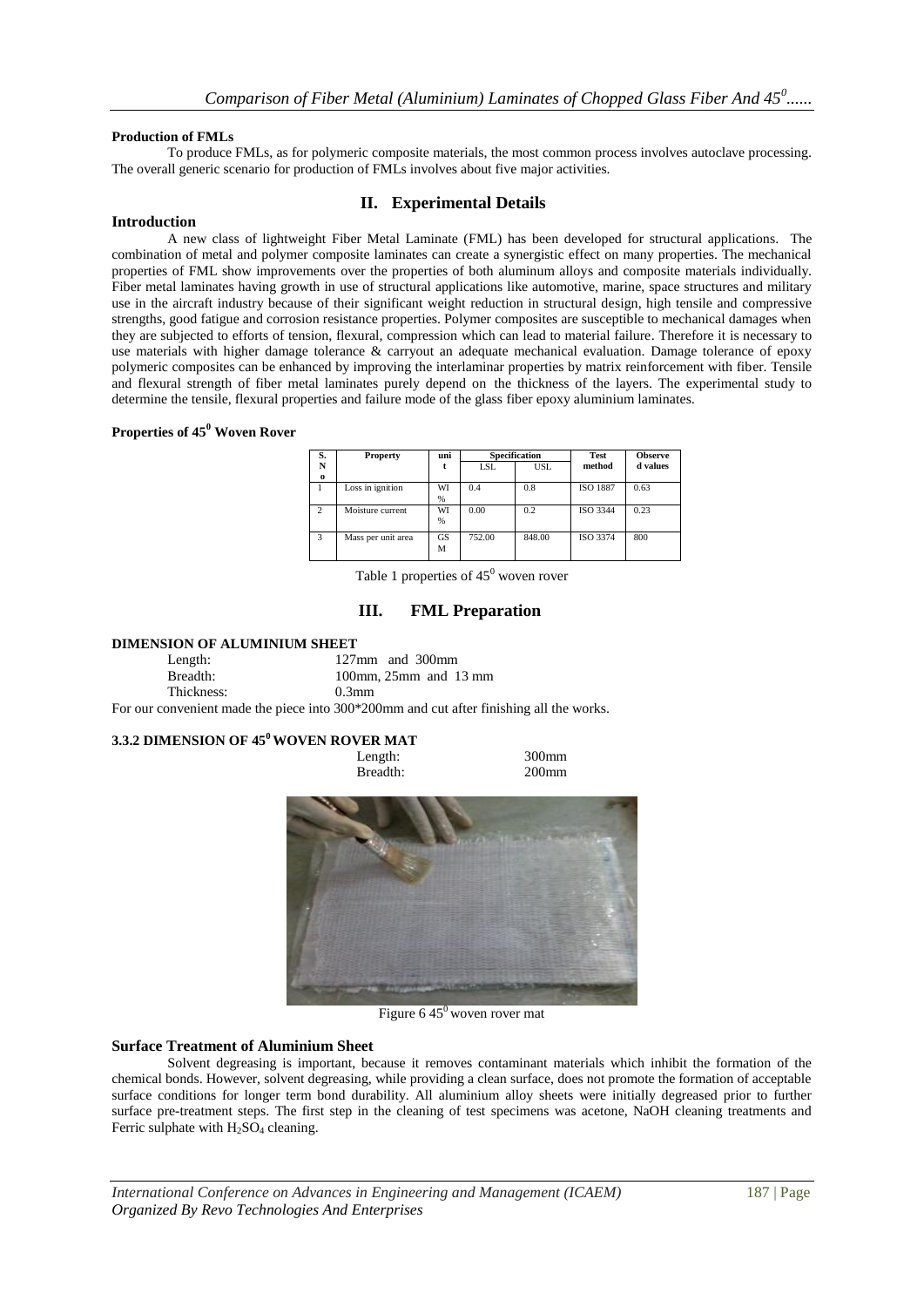#### **Scratching Of Aluminum Surface**

Bonding strength of aluminium sheet is only increased by increasing the frictional effect of the surface which contact with the resin. So that scratches the surface with the use emery sheet. After that contaminant of aluminium powder particles are removed under the following process.

#### **Acetone Cleaning**

The following steps are followed for cleaning the aluminium sheet by the use of acetone.

- 1.  $\frac{1}{4}$  litre of acetone is poured in the washing tray.
- 2. Next sheet of aluminium is dipped in the tray and rinsed.
- 3. Process continues until colour of acetone become lightly blackly.
- 4. Next the sheet is rinsed with hot water to remove the content of acetone.



Figure7 shows Acetone cleaning

#### **NaOH CLEANING**

After finishing the above process, the next step is to clean the sheet with the NaOH chemical. It is in the form of white granules.<br>1.  $4 \text{ gram}$ 

- 1. 4 gram of NaOH is soluble in the 1 litre of distilled water.
- 2. Heat this solution up to  $60-65^\circ$ c and poured into the washing try containing aluminium sheet.
- 3. Rinse the sheet until solution become to create white bubbles.
- 4. Next the sheet is rinsed with hot water to remove the content of NaOH.



Figure 8 NaOH cleaning

#### **Ferric Sulphate with H2SO<sup>4</sup> Cleaning**

Due to the above treatments, the white NaOH particle is precipitated in surface of the aluminium sheet. So that ferric sulphate cleaning is essential to remove the NaOH contaminant.

- 1. 18 gram of ferric sulphate (powder in form) is added in the distilled water. Stir until all the powder diluted in the water.
- 2. 120ml of  $H_2SO_4$  is added in the 400ml of distilled water.
- 3. Mix this two solution and heat up to temperature of  $65-70^{\circ}$ c, the colour of the solution is light yellowish.
- 4. Rinse the sheet with this solution and wash in hot distilled water and dry the sheet for 1 hour for further process.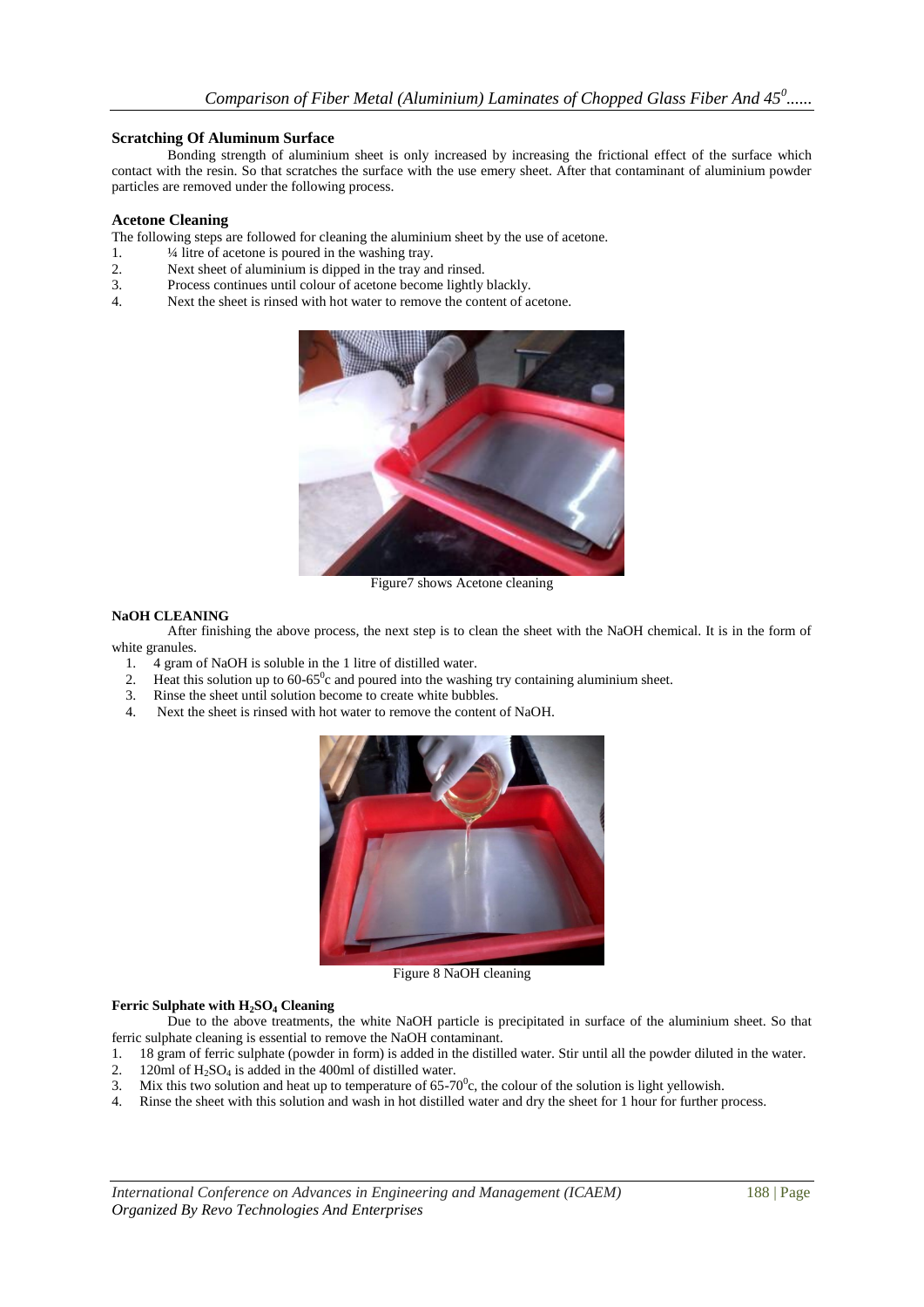

Figure 9 Prepared ferric sulphate solution

|                | Resin name: epoxy hardener |              |               |              |           |  |
|----------------|----------------------------|--------------|---------------|--------------|-----------|--|
| S.             | Test                       | Test         | Specification | Test value   | Unit      |  |
| n              |                            | method       |               |              |           |  |
| $\Omega$       |                            |              |               |              |           |  |
| 1              | Appear                     | Visual       | Colorless to  | Mild         |           |  |
|                | ance                       |              | mild yellow   | yellowish    |           |  |
|                |                            |              | clear liquid  | clear liquid |           |  |
|                |                            |              |               |              |           |  |
| $\mathfrak{D}$ | Viscosi                    | <b>ASTM</b>  | 24-30         | 27           | Cp        |  |
|                | ty                         | D-1652       |               |              |           |  |
|                | $\overline{Q}25^0C$        |              |               |              |           |  |
| 3              | Specifi                    | <b>ASTM</b>  | 0.95-0.99     | 0.90         | g/ml      |  |
|                | c                          | D-4052       |               |              |           |  |
|                | gravity                    |              |               |              |           |  |
|                | $@25\degree$ c             |              |               |              |           |  |
| $\overline{4}$ | Amine                      |              | 300-350       | 315          | Mg of     |  |
|                | value                      |              |               |              | KOH/gm    |  |
| 5              | Hydrog                     | <b>ASTMD</b> | 76-80         | 77           | Eq.m.mol/ |  |
|                | en                         | $-1652$      |               |              | gm        |  |

**Table 2 Properties of resin**

# **IV. Production of FML**

#### **RESINS**

A material, generally polymer, which has an indefinite and often high molecular weight and a softening or melting range and exhibits a tendency to flow when it is subjected to stress. Resins are used as the matrices to bind together the reinforcement material in composites. The two classes of resins are the Thermoplastics and thermosets. A thermoplastic resin remains a solid at room temperature. It melts when heated and solidifies when cooled. The long chain polymers do not chemically cross link. Because they do not cure permanently, they are undesirable for structural application. Conversely, a thermosetting resin will cure permanently by irreversible cross-linking at elevated temperatures. This characteristic makes the thermoset resin composites very desirable for structural applications. The most common resins used in composites are the unsaturated polyesters, epoxies, and vinyl esters; the least common ones are the polyurethanes and phenolics .

#### **3.5.2 EPOXY RESINS**

Epoxy resins are a range of compounds. They are long-chain compounds, which can be cross-linked with various other chemicals to give thermosetting compounds, crosslinking takes place without the liberation of water. One of the constituents of epoxy resin is epichlorhydrin. Most epoxy resins are based on the reaction between epichlorhydrin and a chemical, which is usually referred to as bisphenol . The epoxies used in composites are mainly the diglycidyl ethers and amines. The material properties and cure rates can be formulated to meet the required performance.

Epoxies are generally found in marine, automotive, electrical and appliance applications. The high viscosity in epoxy resins limits it use to certain processes such as molding, filament winding, and hand lay-up. The right curing agent should be carefully selected because it will affect the type of chemical reaction, pot life and final material properties. Although epoxies can be expensive, they may be worth the cost when high performance is required.

*International Conference on Advances in Engineering and Management (ICAEM)* 189 | Page *Organized By Revo Technologies And Enterprises*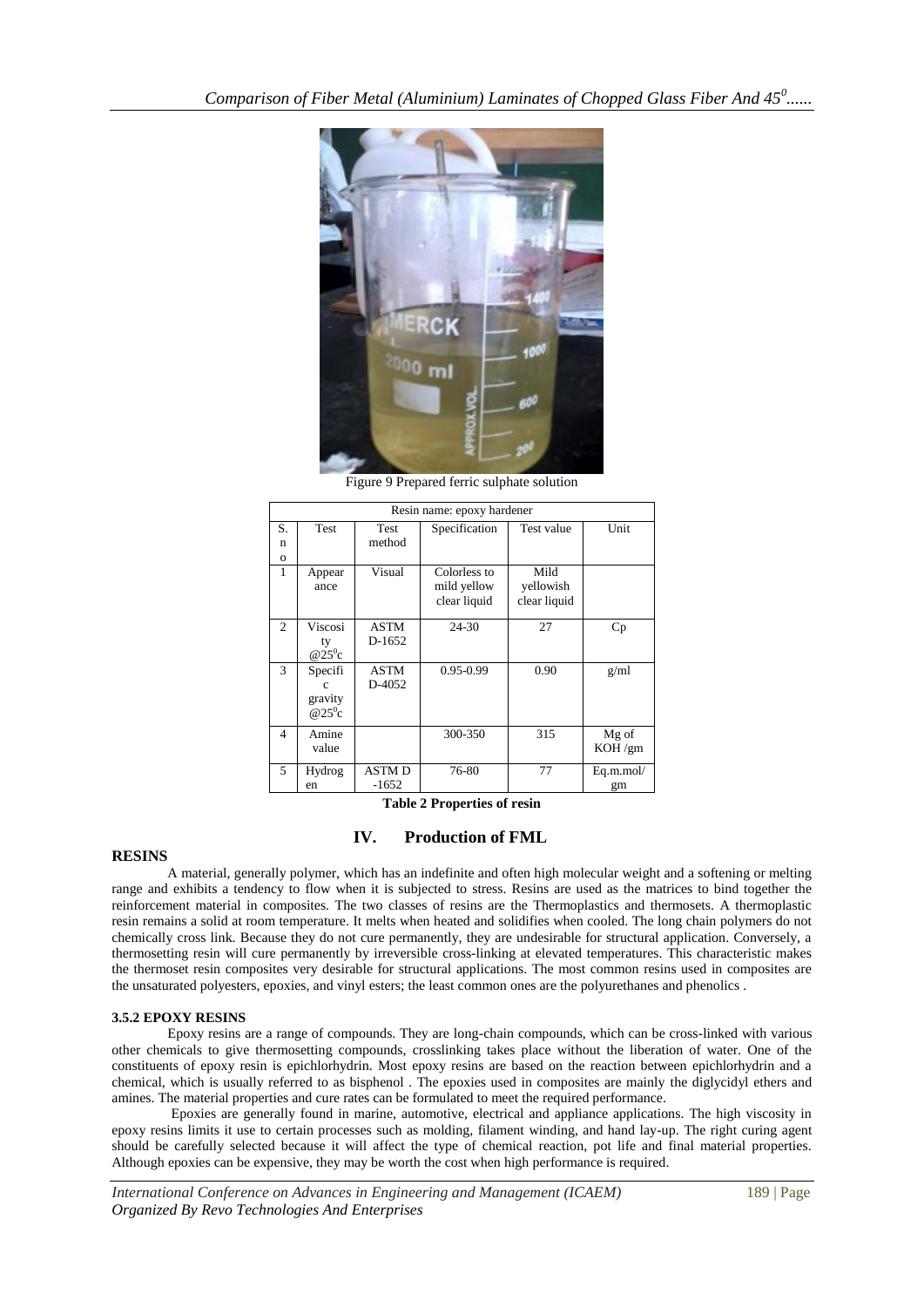| Resin name: liquid epoxy resin |                                   |                    |                                             |                                   |               |
|--------------------------------|-----------------------------------|--------------------|---------------------------------------------|-----------------------------------|---------------|
| S.no                           | <b>Test</b>                       | Test method        | Specification                               | Test value                        | Unit          |
|                                | Appearan<br>ce                    | Visual             | Colorless to<br>mild yellow<br>clear liquid | Mild<br>yellowish<br>clear liquid |               |
| $\mathcal{L}$                  | Viscosity<br>@ $25^{\circ}c$      | <b>ASTM D-1652</b> | 11000-14000                                 | 11980                             | Cp            |
| $\mathcal{F}$                  | Density<br>@ $25^{\circ}c$        | <b>ASTM D-4052</b> | 1.16-1.17                                   | 1.164                             | g/ml          |
| $\overline{4}$                 | <b>Non</b><br>volatile<br>content | Rpm 104B           | 100                                         | 100                               | $\frac{0}{0}$ |
| 5                              | Epoxy<br>equivalen<br>t weight    | <b>ASTM D-1652</b> | 182-192                                     | 187                               | g/eq          |

**Table 3 Properties of resin**

# **V. Properties of Resin**

## **RESIN PREPARATION**

- After finishing sheet preparation prepare the resin.
- 1. Mix epoxy and hardener in 2:1 ratio in the bowl.
- 2. Procedure is continue until it become lousy and oily



## **APPLICATION OF RESIN:**

- 1. Resin is applied with the help of brush along the fibre and the aluminium sheet.
- 2. Pattern is formed in the form of sandwich manner.
- 3. Then it kept in the moulding table to allow the weight for one day.
- 4. So that bonding strength will increased.



Figure 11 -Apply of Resin

## **CURING PROCESS**

- 1. The specimen is now subjected to internal stress due to loading.
- 2. To remove the internal stress the specimen is now cure under the oven.
- 3. At the temperature of  $100^{\circ}$ c for 4 hour.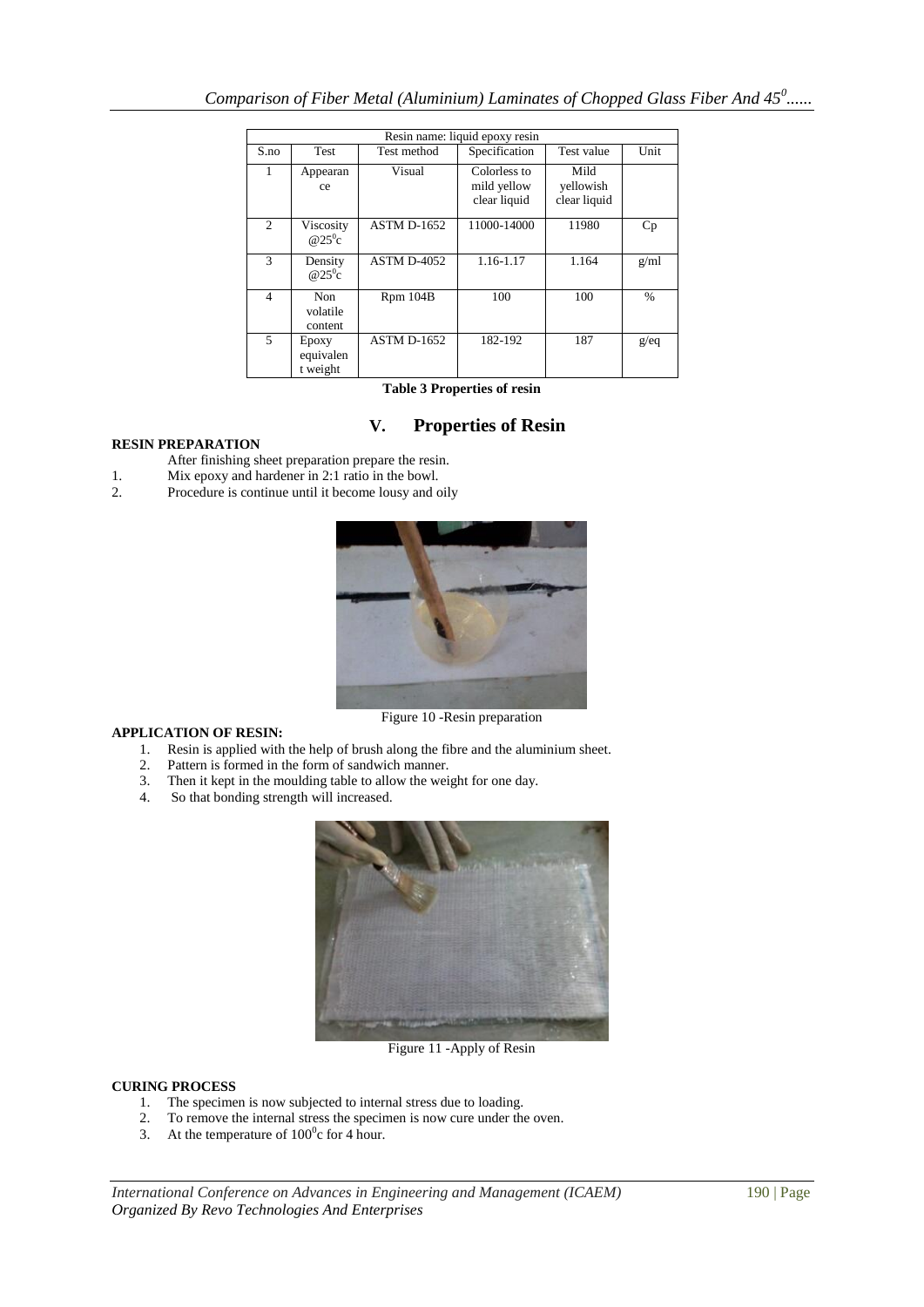- 1. Preparation of tools and materials. During this step, the aluminium layer surfaces are pre-treated by chromic acid or phosphoric acid, in order to improve the adhesive bonding between metallic layer and fibre reinforced laminate.
- 2. Material deposition, including cutting, lay-up and debunking.
- 3. Cure preparation, including the tool cleaning and the part transferring in some cases, and the vacuum bag preparation in all cases.
- 4. Cure, including the flow-consolidation process, the chemical curing reactions, as well as the bond between fiber/metal layers.
- 5. Post stretching, after the hot-curing (200 \_C) cycle in the autoclave, the fibre metal laminates carry a residual stress system over the thickness of the material with a small tensile stress in the aluminium sheets and compression in the fibres, this situation adversely effects fatigue resistance of FMLs. Post stretching operation after curing cycle can reverses the residual stress system and solves this problem.

## **VI. Inspection, usually by ultrasound, X-ray, visual techniques and mechanical tests**

## **TENSILE TEST**

As per ASTM D3039 standard Tensile specimens 300 mm long and 25 mm width, 4/3 -3.40 mm thick with a gauge length of 100 mm were prepared. Tensile tests were performed on a Autograph-AGIS-Shimadzu-50KN capacity universal testing machine at a crosshead rate of 5 mm/min which corresponds to a strain rate of 0.2% per second. The strains were recorded with strain gauges. At least four tests were carried out for each case. shows the specimen before tensile Specimens are mounted in the grips of a universal testing machine and monotonically loaded in tension while recording load. The ultimate strength of the material can be determined from the maximum load carried before failure. If the coupon strain is monitored with strain or displacement transducers then the stress-strain response of the material can be determined, from which the ultimate tensile strain, tensile modulus of elasticity, Poisson's ratio, and transition strain can be derived

## **FLEXURAL TEST**

As per ASTM D790 standard Flexural specimens 127 mm long and 12.7 mm width,4/3 -3.40 mm thick were prepared. Specimen rests on two supports and is loaded by means of a loading nose midway between the supports. A support span-to-depth ratio of 16:1 shall be used unless there is reason to suspect that a larger span-to-depth ratio may be required, as may be the case for certain laminated materials Flexural tests were performed on a Autograph-AGIS-Shimadzu-50KN capacity universal testing machine at a crosshead rate of 5 mm/min. The specimen is deflected until rupture occurs in the outer surface of the test specimen or until a maximum strain of 5.0 % is reached, whichever occurs first. Procedure employs a strain rate of 0.01 mm/mm/min and is the preferred procedure for this test method.



**Figure 12 Specimen before tensile testing**



**Figure 13 Specimen during tensile testing**

*International Conference on Advances in Engineering and Management (ICAEM)* 191 | Page *Organized By Revo Technologies And Enterprises*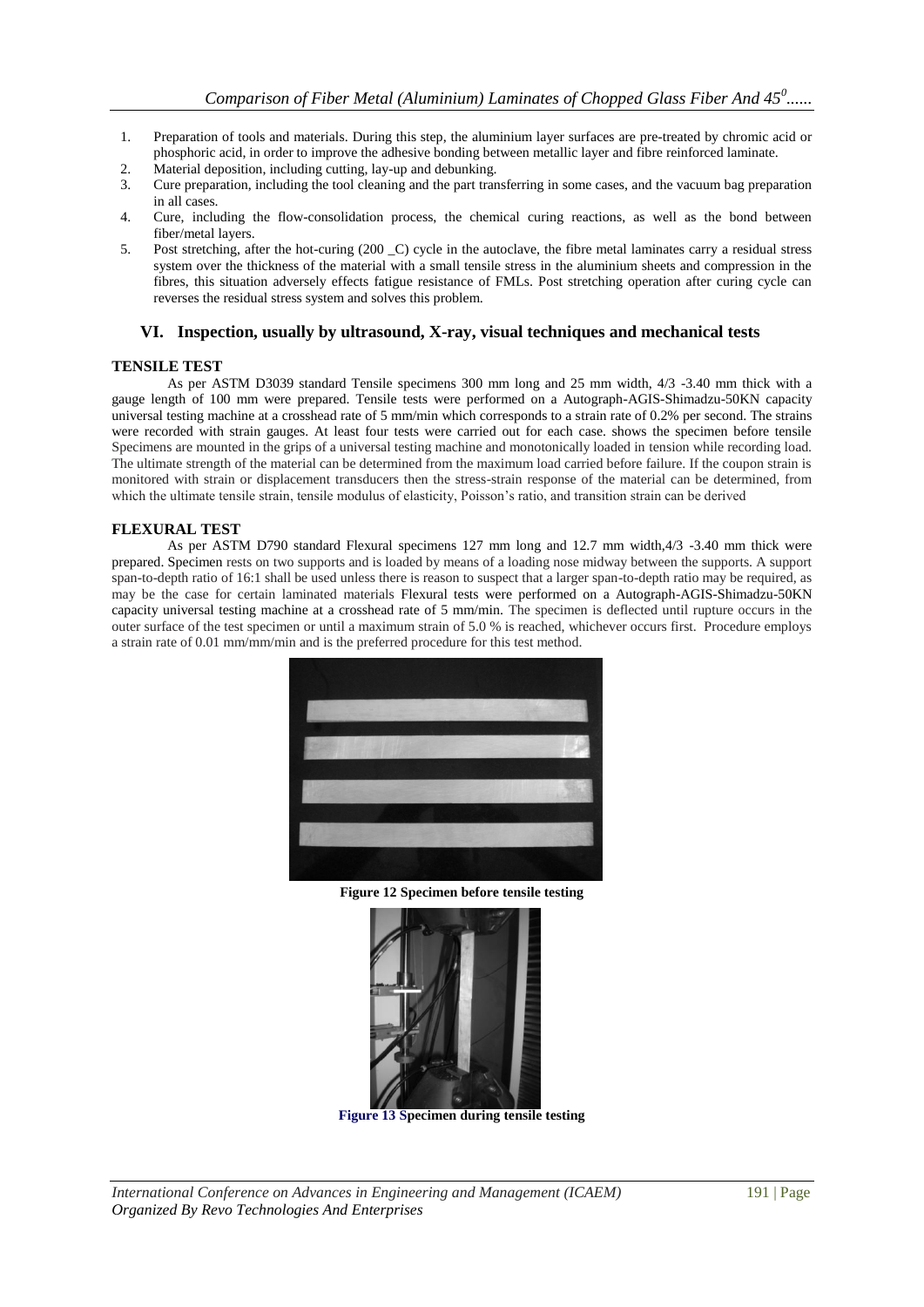*Comparison of Fiber Metal (Aluminium) Laminates of Chopped Glass Fiber And 45<sup>0</sup> ......*



**Figure 14 Specimen after tensile testing**



**Figure 15 Specimen Before Flexural Testing**



**FIGURE 16 SPECIMEN DURING FLEXURAL TESTING**



**Graph 1 Load vs Deflection for CSM**



*International Conference on Advances in Engineering and Management (ICAEM)* 192 | Page *Organized By Revo Technologies And Enterprises*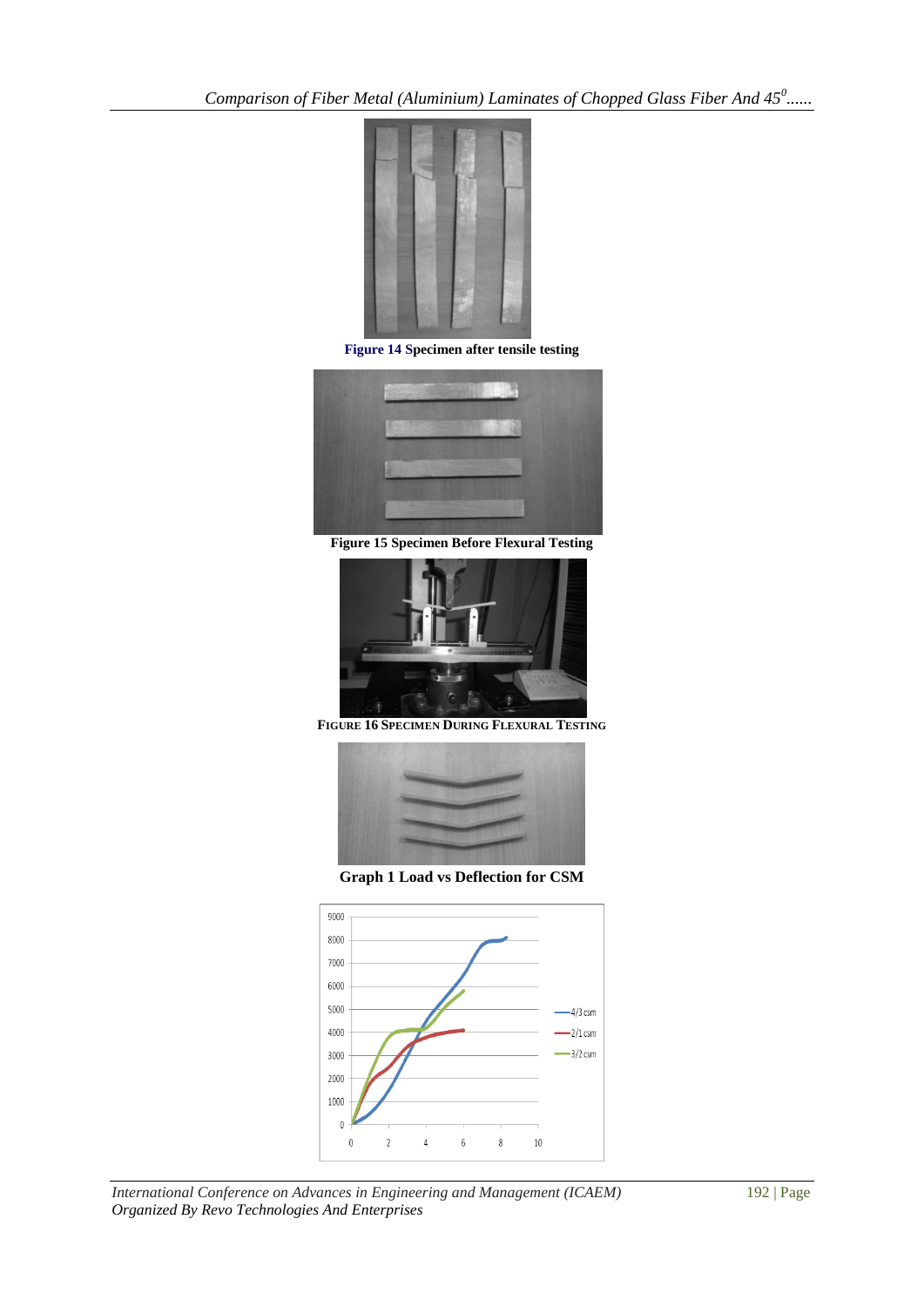



| Laver | <b>Maximum</b><br><b>Breaking</b><br><b>Load In N</b> | <b>Maximum</b><br><b>Tensile</b><br><b>Strength MPa</b> | <b>Deflection</b><br>in mm |
|-------|-------------------------------------------------------|---------------------------------------------------------|----------------------------|
| 2/1   | 4250.96                                               | 158.58                                                  | 6.083                      |
| 3/2   | 5564.62                                               | 148.39                                                  | 6.28                       |
| 4/3   | 8246.31                                               | 138.47                                                  | 7.256                      |

| Table 5. Tensile properties of Glare laminates of 45 <sup>0</sup> |                |                |                   |  |  |
|-------------------------------------------------------------------|----------------|----------------|-------------------|--|--|
| ayer                                                              | <b>Maximum</b> | <b>Maximum</b> | <b>Deflection</b> |  |  |

| Laver | <b>Maximum</b><br><b>Breaking</b><br>Load In N | <b>Maximum</b><br><b>Tensile</b><br><b>Strength MPa</b> | <b>Deflection</b><br>in mm |
|-------|------------------------------------------------|---------------------------------------------------------|----------------------------|
| 2/1   | 9795.66                                        | 187.47                                                  | 4.48                       |
| 3/2   | 15944.30                                       | 190.085                                                 | 4.5235                     |
| 4/3   | 31593.7                                        | 298.759                                                 | 5.538                      |

# **VII. Conclusion**

The project work gave me a lot of experience and knowledge about composite material"s properties and its behavior. .Also it gave the opportunity for finding the methods of manufacturing of Fibre Metal laminates material. During the manufacturing process we have a chance to know the properties of adhesives and it usage. Sintering process gives very good strength and reduce the residual

FMLs consist of metallic alloy and fibre reinforced prepreg. Mostly commercially avaible GLARE, ARALL and CARALL consist various aluminium alloys. Many researches have been trying to use possible metallic alloys such as magnesium, titanium, etc. Instead of aluminium alloys. It is expected that this diversity gives optimum mechanical properties. Same efforts have been examined for engineering polymeric materials to replace fibre reinforced prepreg. Long processing cycle to cure the polymer matrix in the composite plies increases the cycle time of whole production and decreases productivity. New processing methods are investigated for improving the productivity of curing process and decreasing the labour costs of FMLs. These improvements will make FMLs very attractive to various industrial applications (military, automotive and aircraft). Last decades many researchers have been investigating the possibility of using thermoplastic materials instead of thermoset materials as matrix materials in FMLs. By using thermoplastic matrix, FMLs will find new application areas. However low compatibility of thermoplastic matrix with metal surfaces needs to be improved by surface modification methods explaines experimental investigation of tensile and flexural properties of 45<sup>0</sup> woven rover fiber-epoxy-Al laminates is better than Chopped fiber laminates